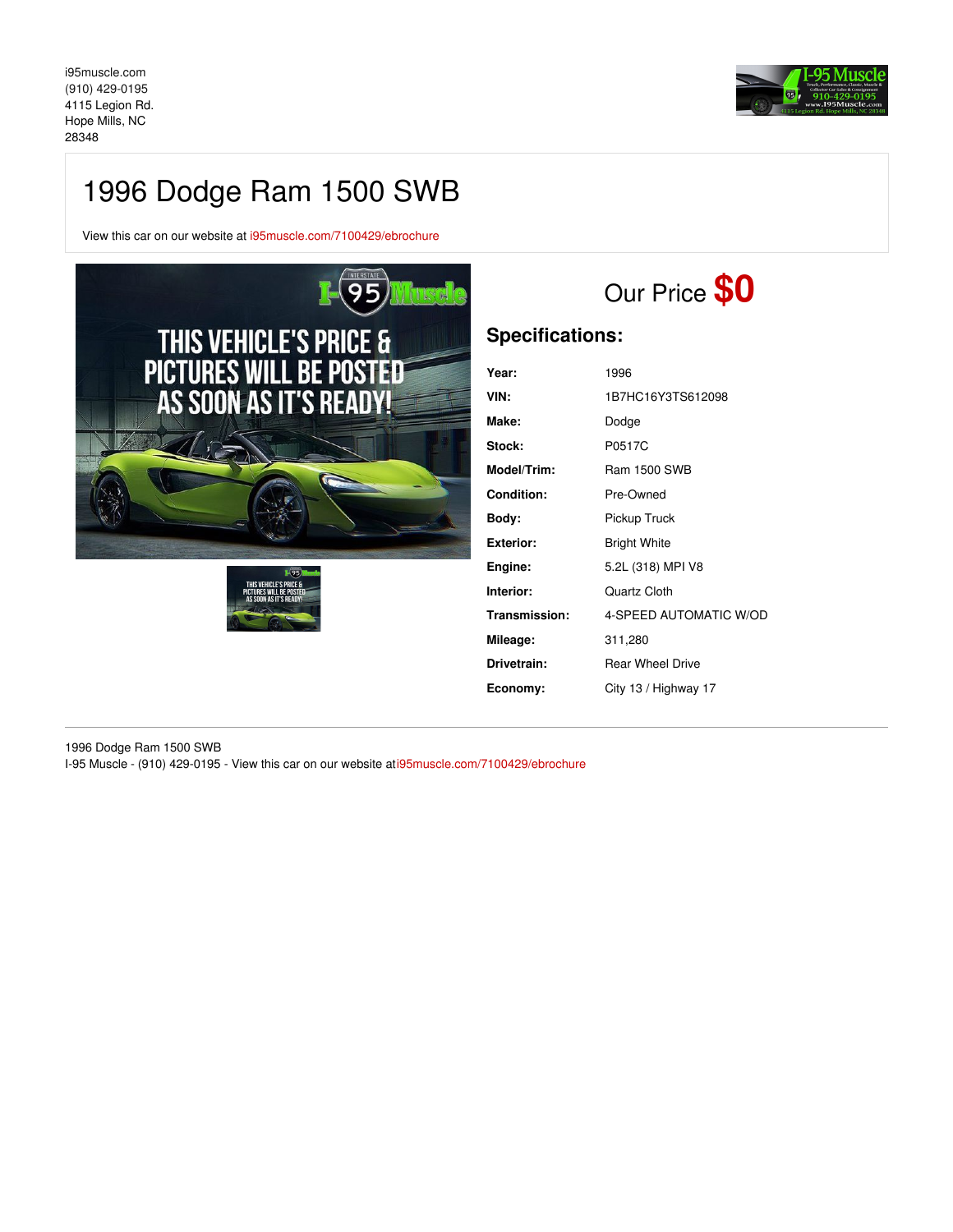

1996 Dodge Ram 1500 SWB

I-95 Muscle - (910) 429-0195 - View this car on our website a[ti95muscle.com/7100429/ebrochure](https://i95muscle.com/vehicle/7100429/1996-dodge-ram-1500-swb-hope-mills-nc-28348/7100429/ebrochure)

## **Installed Options**

### **Interior**

- 11.4" day/night rearview mirror- Black 2-spoke steering wheel- Cigar lighter
- Color-keyed full length door trim panels w/armrests
- Color-keyed instrument panel w/ash receiver & non-locking glove box
- Dash/plenum insulation liners- Dual color-keyed vinyl sun visors w/center supports
- Dual-opening retractable cup holder
- Electronic AM/FM stereo radio-inc: digital clock, seek, (2) speakers
- Fasten seat belts/key-in-ignition/headlamps-on warning chimes
- HD vinyl 3-passenger bench seat w/head restraints Hood release in cab
- Vinyl mat floor covering- Voltmeter, trip odometer, oil pressure/engine temp gauges

#### **Exterior**

- Aerodynamic halogen headlamps- Bright grille
- Corrosion resistant zinc-coated galvanized steel w/anti-chip coating
- Deluxe 2-speed intermittent windshield wipers Dual black manual 6" X 9" exterior mirrors
- Painted front bumper w/step pad- Premium paint w/clear coat finish
- Removable tailgate w/caliper latches, color-keyed "Dodge" decal- Tinted glass windows
- Vented quarter windows

#### **Mechanical**

- (4) black hub caps- (5) 16" x 7" steel wheels 117-amp alternator- 26 gallon fuel tank
- 3.21 axle ratio- 3.9L (239) MPI V6 engine 5-speed manual transmission w/OD
- 6.5' pickup box-inc: dual wall construction, one-piece high strength steel
- 600-amp maintenance-free battery
- 6400# GVWR (3650 front/3800 rear), springs (3650 front/3800 rear), axles (3650 front/3900 rear)
- Bottle-type axle jack- Conventional spare tire w/underslung winch spare tire carrier
- Electronic ignition system- Exhaust emission control system- Front stabilizer bar
- HD front/rear gas-charged shock absorbers- P225/75R16 all-season BSW SBR tires